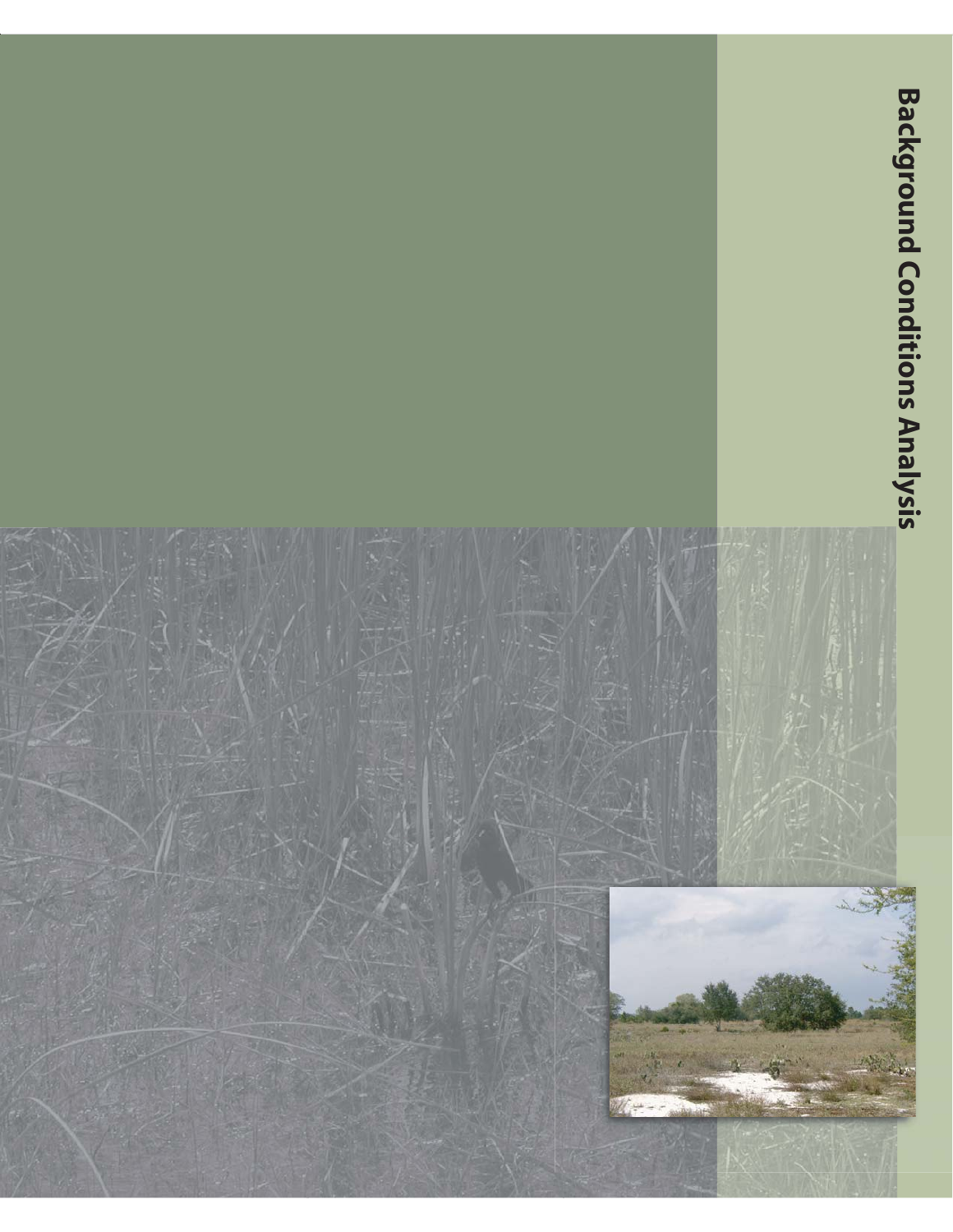# **7 Background Conditions Analysis**

## **Corridor Limits**

The Ridge Scenic Highway runs through the central part of Polk County. The scenic highway corridor begins south of Frostproof at the intersection with US 27 in unincorporated Polk County and extends north, paralleling US 27, as it traverses through or adjacent to the communities of Frostproof, Hillcrest Heights, Babson Park, the Village of Highland Park, Lake Wales, Lake of the Hills, Dundee, Lake Hamilton and Haines City. The 38.7-mile scenic highway terminates at the US 17/92 intersection in historic downtown Haines City. *Figure 1* presents the regional corridor location, and *Figure 2* presents the scenic highway limits and the communities through which it passes.

#### **Roadway and Right-Of-Way Description**

The scenic highway's existing state road designation is SR 17, with signs along the route labeling it as "Scenic Highway" or "SR 17 Scenic Highway."

Local governments have functionally classified the entire length of SR 17 as an urban collector. The corridor jogs at two locations along the scenic highway route, once in Lake Wales and again in Dundee. Portions through incorporated areas are signalized. No continuous designated bicycle facilities are located along the corridor, although five-foot wide shoulders are provided along SR 17 in rural areas and are frequently used by bicyclists today. Sidewalks only exist sporadically within some of the municipal limits.

The Florida Department of Transportation owns and maintains SR 17. It is not on the Florida Intrastate Highway System.

There is only one major intersecting roadway along this corridor, SR 60 in Lake Wales, which serves as a Principal Arterial and is grade separated. All other intersecting roads serve the area as Rural Collectors.

# *Right-of-Way*

Per right-of-way maps obtained from the Florida Department of Transportation dated 1940 and updated in 1997, the right-of-way (ROW) varies considerably along the Ridge Scenic Highway from 60 feet to 105 feet, with narrower widths in more traditionally developed areas. The Comprehensive Plans of adjacent communities protect the existing and planned right-of-way from incompatible development.

### *Maintenance*

The Florida Department of Transportation maintains the corridor on a regular basis. This includes shoulder repairs, asphalt repair, sign repair, and tree trimming.



*The Ridge Scenic Highway has a state road designation of SR 17.*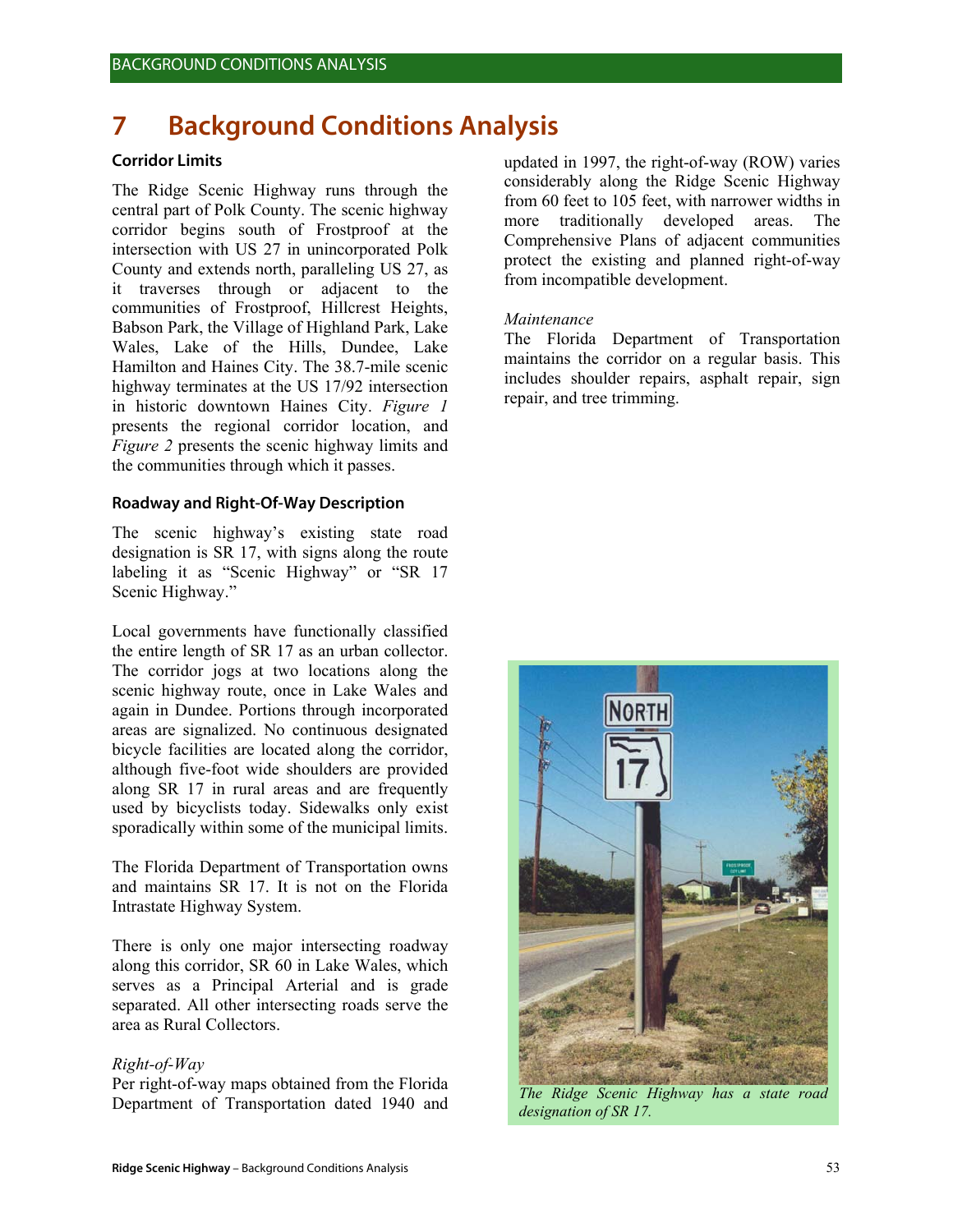

Corridor Location